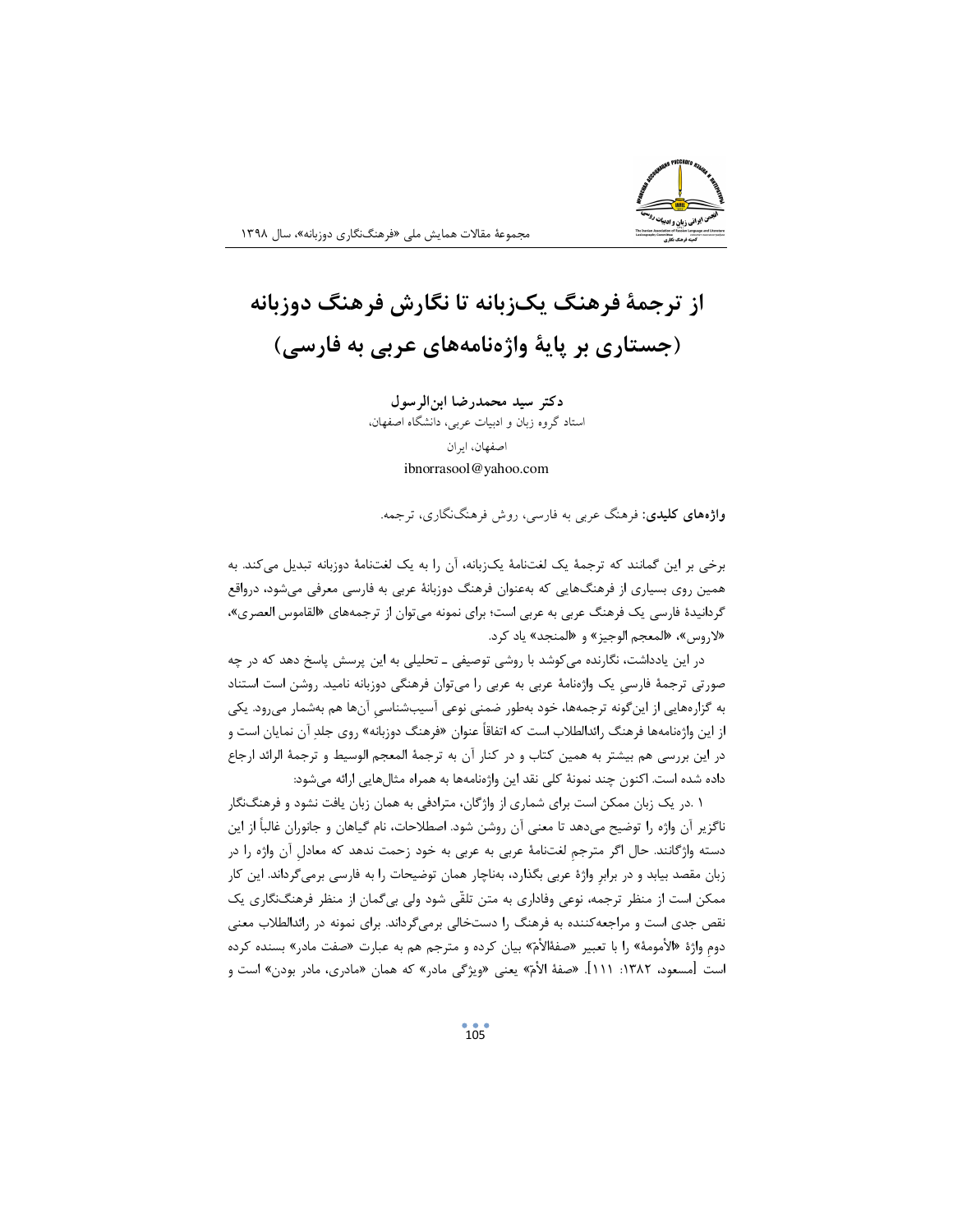همین، برابرنهادهٔ درستِ «الأمومهٔ» است. در اینجا نمونههایی دیگر از ترجمهٔ توضیحات را میآوریم که به نظر میرسد حتی اگر مترجم، معادل درست کلمه را هم بدان افزوده باشد، درج آن توضیحات زائد است. برابرنهادههای میان دو کمان از نگارندهٔ این سطور است که در فرهنگهای معتبر هم ممکن است يافت شود و بي گمان اگر مترجم آنها را مي آورد، از ترجمهٔ توضيحات بي نياز مي شد:

ـ الآبنوس (آبنوس): «شجر في إفريقيا الاستوائية خشبه أسود صلب ثقيل … درختي است در افريقاى استوائى كه چوب آن بسيار سفت و سخت و سنگين است» [مسعود، ١٣٨٢: ٢٠]. صرفنظر از اینکه کلمهٔ آبنوس خود برای فارسیزبان آشناست و نیاز به توضیح ندارد، «مناطق استوایی آفریقا» هم به ترکیبی نامأنوس برگردانده شده است.

ـ الأرمَن (ارمنيها، ارمنستانيها): «جيل من الناس يسكنون أرمينيهٔ … نسلي از مردم كه در ارمنستان زندگی میکنند» [مسعود، ۱۳۸۲: ۴۷].

ـ الثالث (سوم، سومين): «في العدد الترتيبي: ما كانت رتبته بعد الثاني … في العدد الترتيبي: آنچه بعد از دوم بيايد» [مسعود، ١٣٨٢: ٢٣٣].

ـ الجُدجُد (جيرجيرک): «حشرهٔ صغيرهٔ تشبه الجرادهٔ تصوّت بالليل» [مسعود، ١٩٩٢ م: ٢۶٩]؛ ترجمهٔ انزابینژاد: «سوسک که شب آواز بخواند» [مسعود، ۱۳۷۶، ۱: ۶۰۱].

ـ الروضةَ (مَرغزار): «أرض مخضرة بأنواع النبات … زميني كه پر است از انواع گياهها» [مسعود،  $TATI: PAT].$ 

ـ الريال (ريال): «نوع من النقود الفضّية الكبيرة … سكه يول نقرهاي» [مسعود، ١٣٨٢: ٣۵٩].

ـ الغضبان (خشمگين): «الذي يبغض غيره ويثور عليه ويحب الانتقام منه … كسي كه نسبت به دیگری خشم می گیرد و می خواهد از او انتقام بگیرد» [مسعود، ۱۳۸۲: ۵۰۳].

ـ الكَسّارة (فندقشكَن، گردوشكَن): «أداهٔ يكسر بها الجوز ونحوه» [انيس و ديگران، ١٩٧٢ م، ٢: ۷۸۷]؛ «ابزاری است از دو میلهٔ آهنی شبیه به دستهٔ انبردست که باز و بسته میشود و گردو و بادام و غیره را در میان دو دستهٔ آن قرار داده و فشار میدهند و میشکنند» اانیس و دیگران، ۱۳۸۲، ۲: ١۶٧٧]. شگفت اينكه مترجم به ترجمهٔ توضيح كتاب هم بسنده نكرده، چند جمله بر آن افزوده است!

ـ المَوشور (منشور): «مجسَّم من بلّور قاعدته مثلثهٔ الأضلاع … موشور قطعه|ى از بلور كه داراى قاعدهٔ مثلث است» [مسعود، ١٣٨٢: ۶۶٠].

ـ المُوَلَّد (نوخاسته): «الشعراء أو الأدباء المولَّدون: المحدَثون … شعراي به وجود آمده» [مسعود،  $[551.1717]$ 

ـ اليماني (يمَني): «المنسوب إلى اليمن منسوب به يمن» [مسعود، ١٣٨٢: ٧۴۴].

۲ .می دانیم از دیرباز بسیاری از کلمات عربی وارد زبان فارسی شده و در معرض تغییرات آوایی و معنایی قرار گرفته است. تحول معنایی واژگان عربی فارسی شده ازجمله دامهای فریبای پیش روی ترجمهٔ عربی به فارسی و بالعکس و نیز آموزش زبان عربی به فارسیزبانان و بالعکس است که از آن گاه زیر عنوان پدیدهٔ «تداخل» بحث میشود. در ترجمهٔ واژهنامههای عربی به فارسی و بالعکس باید مراقب